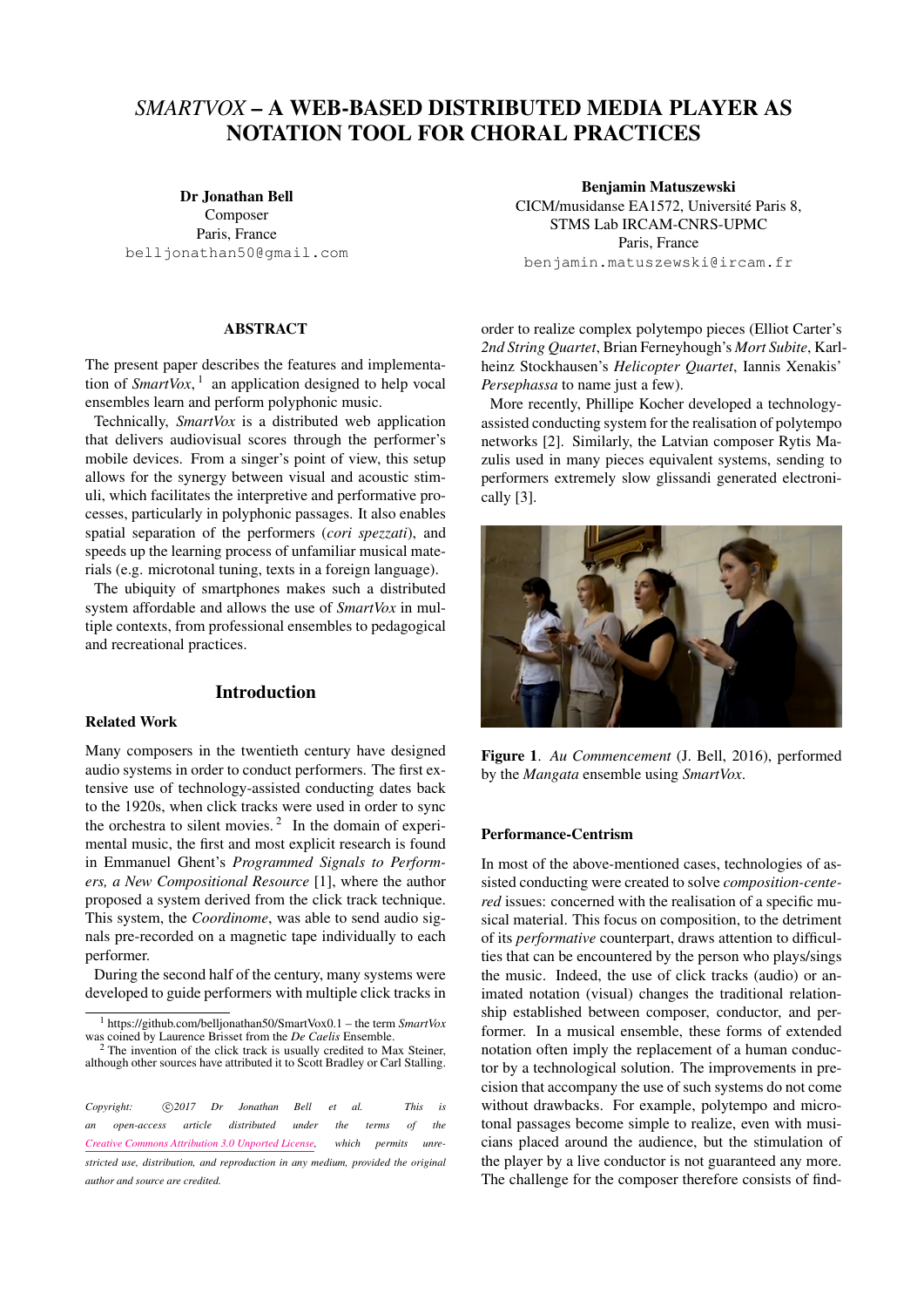ing ways for these new forms of notation to remain as efficient as more conventional setups. According to this *performance-centric* point of view, the singer's reception, appropriation and feedback play an essential role in the assessment of the application.

## 1. AUDIO-SCORES AND ANIMATED NOTATION

*SmartVox* is characterised by the use of audiovisual (i.e. multimedia) notation. This recent development was initiated by preliminary research on *audio-scores* [\[4\]](#page-5-3) and *animated notation* (screen-scores). [3](#page-1-0)

## 1.1 Audio-Scores

Microtonality and polytempo are two realms of investigation which often lead composers to extend their notation with an acoustic element (such as click track, sine-tones, or any other auditory information) [\[1\]](#page-5-0)[\[2\]](#page-5-1)[\[3\]](#page-5-2)[\[4\]](#page-5-3). These signals are generally sent through an earpiece, so that they only concern the performer and not the audience. Such audio cues can be particularly helpful for vocalists. Indeed atonality and microtonality impose even more challenges to singers than to instrumentalists, because singers cannot rely on gestural automatisms to find their pitch and adjust their intonation to others. Writing microtonal music for *a cappella* voices, or placing musicians in the performance space therefore present difficulties that audio-scores attempt to solve, using audio technologies as a means to 'augment' the traditional notation. This compositional research was initially motivated by the intuition that the coupling of auditory and notational media would give the performers access to new and expressive situations, thus investigating the fields of computer-aided composition and computer-aided performance. [4](#page-1-1)

In comparison to traditional sheet music, an audio-guide is often initially surprising for the singer, but quickly becomes a very useful cue which one can rely on. The performer is not only asked to reconstruct his part from the symbols he reads, but also to imitate what is heard through the earpiece. The notational input is therefore not only visual, but also auditory, hence the term *audio-score*. In previous work with the *De Caelis* ensemble over a period of ten years,<sup>[5](#page-1-2)</sup> audio-scores have proved to convey an invaluable tool for the learning process of a piece of microtonal music. Audio-scores can also be very effective in performance since they simplify the task of the singers, free them from tuning forks and from the anxiety of getting lost in a difficult passage, both in terms of intonation or temporal coordination.

In this work however, audio-scores were always thought of as an extension of, rather than an alternative to notation. One of the greatest assets of musing-reading is that it allows the performer to preempt upcoming difficulties, whereas audio fluxes do not.

#### 1.2 Screen-Scores

In both experimental music and classical repertoire, tablets are increasingly replacing sheet music. However, the size of phones or tablet screens rarely matches that of large printed scores, and screen-based notation typically requires large font sizes and more page turns than its printed counterpart. A balance must therefore be found between displaying what is executed in the moment, and what is coming next, so as to always convey the most useful information to the performer. Indeed, problems may arise if a difficult passage (e.g. a high pitch or a long phrase) suddenly pops up at the start (at the left-end) of the page: breathing, or preparing an attack on a certain pitch, in sight-reading situations particularly, can require a few seconds of preparation that must be taken into account when creating the animated score.

In screen-based animated notation, the representation of time often contrasts with traditional sheet music. *SmartVox* for instance, uses notation realised in *bach.roll*, a Max object for proportional notation, with a cursor moving from left to right. This unfolding of time, inspired by digital audio workstations, offers an intuitive representation of speed and duration of musical events. Although it differs drastically from the classical "bars and beats" notation of rhythm, this solution proved to be very useful for singers since they need to anticipate the duration of a musical phrase to come in order to control their breath accordingly.

This proportional representation of time also profoundly simplifies temporal coordination between performers, particularly in non-pulsed music. For an inexperienced singer for instance, the main advantage of having his part displayed on a dedicated screen is the fact that he cannot get lost. Indeed, the screen score typically displays at any given moment only what is happening in his own part.

Such forms of augmented notation are therefore very convenient when singers have long parts to learn, when they are distanced from one another in the performance space (e.g. around the audience), or if the piece requires singing with microtonal intervals.

## 1.3 Early Prototypes

The *SmartVox* system was preceded by a series of prototypes with similar functionalities, developed over the past years.

## *Wired Cable Systems*

The piece *Deserts* (2007)<sup>[6](#page-1-3)</sup> used a computer to send audioscores realized on a digital audio workstation. In this setup, each performer received two types of audio cues through an earpiece:

- A sequence of microtonal pitches.
- A series of clicks in an individual tempo.

Several techniques were investigated to distribute the individual audio cues to the performers, including mp3 players and wireless systems such as infra-red and high-frequency headphones as well as Bluetooth-based systems.

<span id="page-1-1"></span><span id="page-1-0"></span><sup>&</sup>lt;sup>3</sup> <http://animatednotation.com/composers.html>

<sup>4</sup> The term of 'Computer-Aided Performance' was coined by M. Malt for the realisation of John Cage's *Concert for Piano and Orchestra* [\[5\]](#page-5-4). <sup>5</sup> The *De Caelis* ensemble has actively supported the project and com-

<span id="page-1-2"></span>missioned five pieces using such systems.

<span id="page-1-3"></span><sup>6</sup> Composed by J.Bell and commissioned by the *De Caelis* Ensemble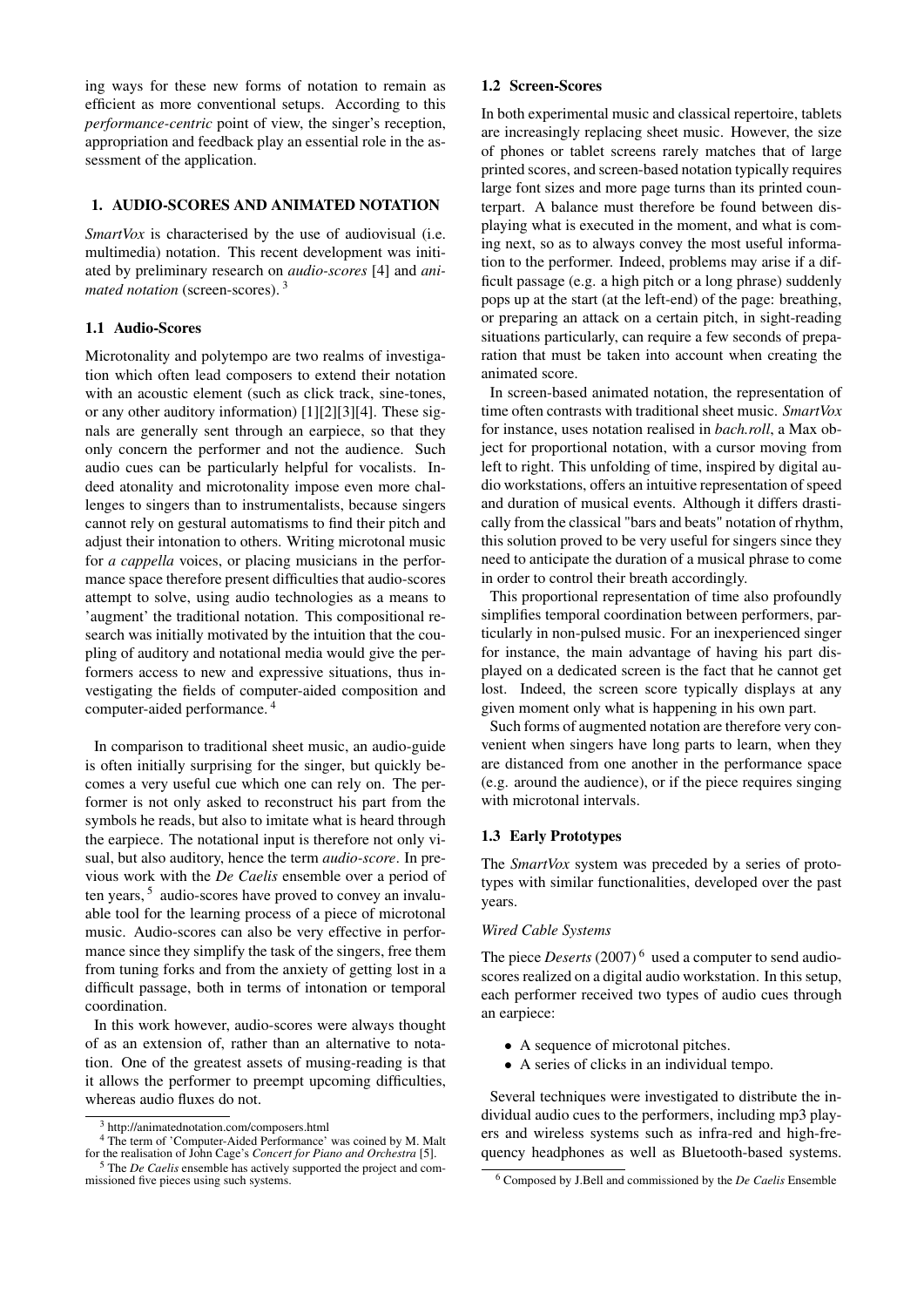However, these systems were not robust enough to be deployed in concert performances so that wired systems, that usually consisted of a multichannel sound-card wired to headphones, were always preferred in such situations. These systems therefore locked the number of performers to the available output channels and impeded the ability to distribute the performers in the concert area.

## *Wireless Native Application*

The piece *De Joye Interdict* (2014), also commissioned by the *De Caelis* Ensemble, used *iVideoShow*, a commercially available iOS application. The wireless setup was robust enough to guide performers in a concert situation. The application allowed the playback of individual video sequences on the iOS devices remotely controlled through Open Sound Control messages sent over a Wi-Fi network. This allowed the performers to be placed at a significant distance from each other. However, however *iVideoShow* presented several limitations:

- The system was difficult to improve and to deploy over cross-platform devices (iOS only).
- The synthesized audio cues, realized on a digital audio workstation, were difficult to control.
- The graphical notation captured as static screenshots from a notation software remained very close to traditional sheet music.

## 2. TECHNICAL SETUP / DESCRIPTION

The *SmartVox* application is based on the *Soundworks* framework [\[6\]](#page-5-5). The audiovisual scores – distributed as simple video files – are produced using the *Bach* (Bach Automated Composer's Helper) [\[7\]](#page-5-6) environment in Max. [7](#page-2-0)

## 2.1 Generating Audiovisual Scores Using the *Bach* Environment

The audiovisual scores used in the application are realized with *Bach*, a Max library for real-time computer-aided composition. In this environment (*bach.roll* or *bach.score*), each note of the score can be associated with metadata. Here, the feature is used to configure and control the syn-thesizer<sup>[8](#page-2-1)</sup> that creates the audio cues, directly from the notational environment.

During the composition process, this particular setup allows for a workflow that consists in sculpting each vocal line with its appropriate pitches (in eighth-tones), text, intensity curves, formants, elocution velocity, glissandi, with a real-time audio feedback (see Fig. [2,](#page-2-2) [3\)](#page-2-3).

The audio-score often only sounds when the performer should sing, yet some useful information can be provided to the performers during long silences: these audiovisual cues can deliver in advance the musical phrase that is coming next. In Figure [4,](#page-2-4) the lower stave is an anticipatory cue (the performer just listens), and the upper stave is an audio-guide (the performer sings along with the earpiece).

<span id="page-2-2"></span>

Figure 2. A sample of spoken text stored inside the *filename* slot of each note (or group of notes) of the *bach.roll* object.

<span id="page-2-3"></span>

Figure 3. Excerpt from a *Max* patch showing the *cage.ezsampler* object retrieving metadata stored in the *Bach* score. The extracted information is then sent to the *psych* object, which transposes the given sample of spoken text to the defined microtonal pitch.

<span id="page-2-4"></span>

Figure 4. Screenshot of the video captured from the rendering of the *Bach* environment and played back by the mobile application based on the *Soundworks* framework.

## 2.2 Distributing Individual Scores to the Performers Using the *Soundworks* Framework

The system that distributes the audiovisual scores created with *Bach* is entirely based on web technologies, and more specifically on the *Soundworks* framework. [9](#page-2-5) *Soundworks* provides a set of services – such as synchronization, network messages, distributed states, creation of groups of clients – that aims to solve problems common to distributed and synchronized web applications centered on multimedia rendering. The framework is written in *Javascript*, with a server side based on *NodeJS*. [10](#page-2-6)

The *SmartVox* application consists of two web clients, the *player* and the *conductor*, that can be executed in any recent web browser on mobile devices (e.g. smartphones, tablets) and laptops. The real-time communication between

<span id="page-2-1"></span><span id="page-2-0"></span><sup>7</sup> <https://cycling74.com/>

<sup>8</sup> The *psych* module for Max - this module performs high quality pitch correction (auto-tune) and polyphonic harmonizing of monophonic audio sources.

<span id="page-2-5"></span><sup>9</sup> *Soundworks* has been developed in the framework of the CoSiMa research project funded by the French National Research Agency (ANR) and coordinated by Ircam.

<span id="page-2-6"></span><sup>10</sup> <https://nodejs.org/en>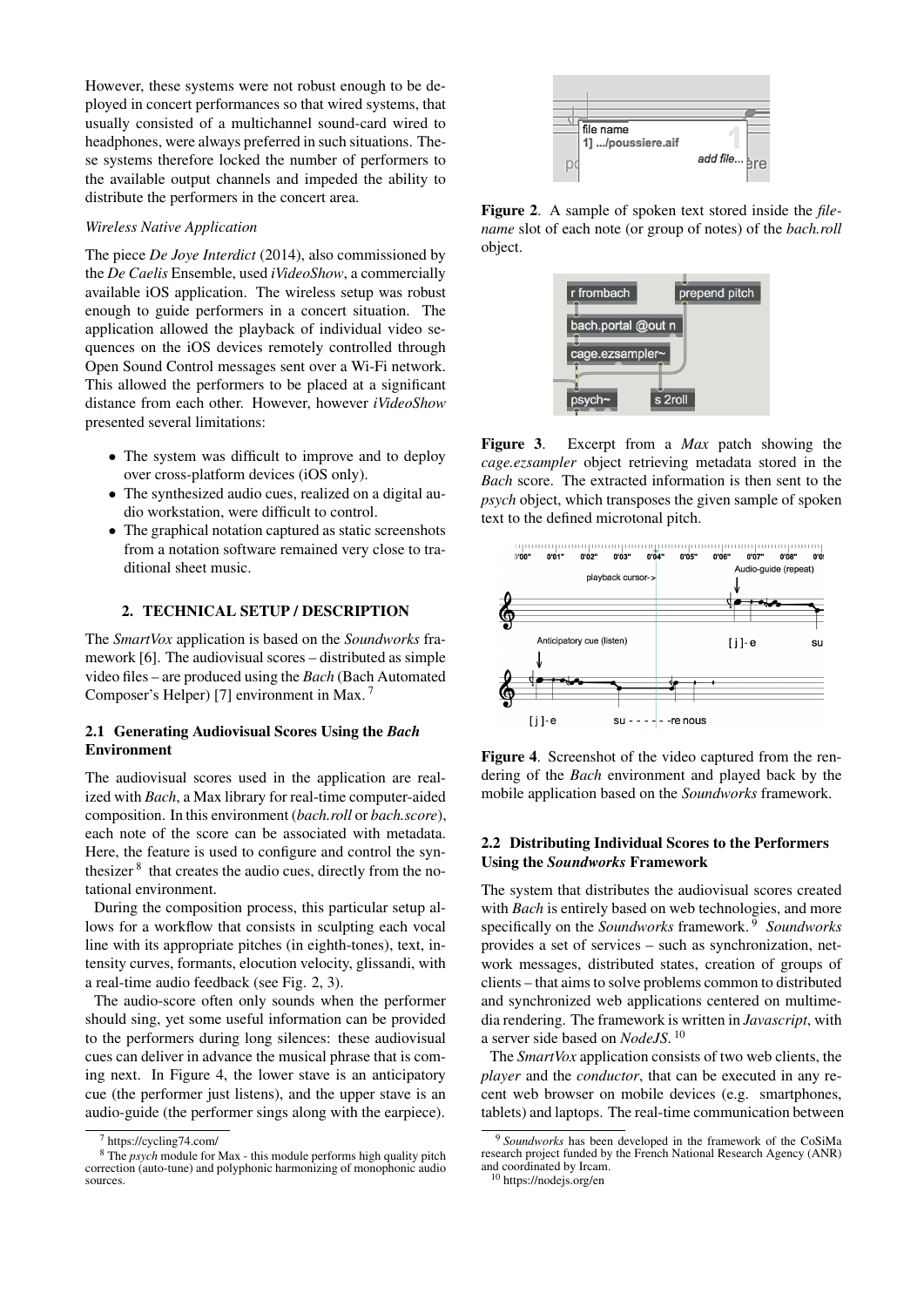<span id="page-3-1"></span>

Figure 5. Architecture of the *SmartVox* application.

clients is achieved through the *WebSocket* protocol [11](#page-3-0) (see Fig. [5\)](#page-3-1).

#### *The player client*

This client, dedicated to the performers, is essentially a remotely controlled and synchronized video player.

<span id="page-3-2"></span>

| Select your position |      |
|----------------------|------|
| soprano-1            |      |
| soprano-2            |      |
| $\sqrt{}$ mezzo      | Send |
| alto                 |      |
| $env-1$              |      |
| $env-2$              |      |
| $env-3$              |      |
| $env-4$              |      |

Figure 6. Screenshot of the *player* client - drop-down menu showing the available parts of the score.

When entering the application, the performers are required to choose their part among the available ones (see Fig. [6\)](#page-3-2). Once done, the corresponding audiovisual score is sent to the performers by the server. When the video is received on the device, further interactions with the score are locked in order to prevent the performers from accidentally changing the temporal position in the video, and thus ensure correct temporal coordination among all performers.

Additionally, this client can be used for the rendering of audio files (mp3) and/or videos (mp4) dedicated to the audience, through loud speakers and projectors.

## *The conductor client*

The second client is dedicated to the choirmaster (see Fig. [7\)](#page-3-3). Its role is to control the global and distributed state of the application. Through this interface, the conductor can therefore control the playback of the audiovisual scores:

• Start, pause and stop the video.

<span id="page-3-3"></span>

| Number Clients Ready   | $\overline{\phantom{a}}$           |                                    |         |  |
|------------------------|------------------------------------|------------------------------------|---------|--|
| Transport              | Start                              | Pause                              | Stop    |  |
| <b>Current Section</b> |                                    |                                    |         |  |
|                        | Au commencement - 0:0 (0 sec)      |                                    |         |  |
|                        | Ohné lui - 1:57 (117 sec)          |                                    |         |  |
|                        | C'est un soir - 4:30 (270 sec)     |                                    |         |  |
|                        | La glebe - 6:45 (405 sec)          |                                    |         |  |
|                        |                                    | Je sur nous - 8:15 (495 sec)       |         |  |
|                        |                                    | Plafond du ciel - 10:0 (600 sec)   |         |  |
|                        |                                    | Ce que ce que - 11:0 (660 sec)     |         |  |
|                        | Commencement fin - 12:45 (765 sec) |                                    |         |  |
|                        |                                    | Les choses sont - 14:10 (850 sec)  |         |  |
|                        |                                    | Je suis avec toi - 15:45 (945 sec) |         |  |
| Playback Rate          |                                    |                                    | n,      |  |
| Volume .               |                                    |                                    | п       |  |
| Seek                   |                                    |                                    | $\circ$ |  |
|                        |                                    | reload                             |         |  |

Figure 7. Screenshot of the *conductor* client.

- Jump to a labeled section of the piece or to a specific playback time.
- Change the playback rate (i.e., the speed) of the video without altering the pitch.
- Change the volume of all connected clients.

The interface also provides feedback (e.g., number of connected clients) to the choirmaster - information that proved to be of primary importance in concert situations.

#### *Configuration*

The application can be configured through a data structure that defines the path to the video files as well as the positions and labels of the sections of the piece. This allows for easily adapting the application to the content of a given piece:

```
const score = {
  duration: 20 * 60, // seconds
  / / d e f i n e t h e d i f f e r e n t p a r t s
  parts: {
     ' soprano −1' : {<br>file : ' videos / soprano −1.mp4',
      },<br>'soprano —2': {<br>file : 'videos/soprano —2.mp4',
      } ,
/ / . . .
  } ,
  / / d e f i n e t h e d i f f e r e n t s e c t i o n s
   sections:
      alpha: {
        time: 0<br>label:1}\cdot First section ',
      },<br>beta: {
        time: 117
         label : 'Second_section'
      } ,
      / / . . .
  } ,
\mathbf{E}
```
Both interfaces are dynamically generated according to this configuration, the list of sections in the *conductor* interface, and the list of available parts in the *player* interface.

<span id="page-3-0"></span><sup>11</sup> <https://www.w3.org/TR/websockets/>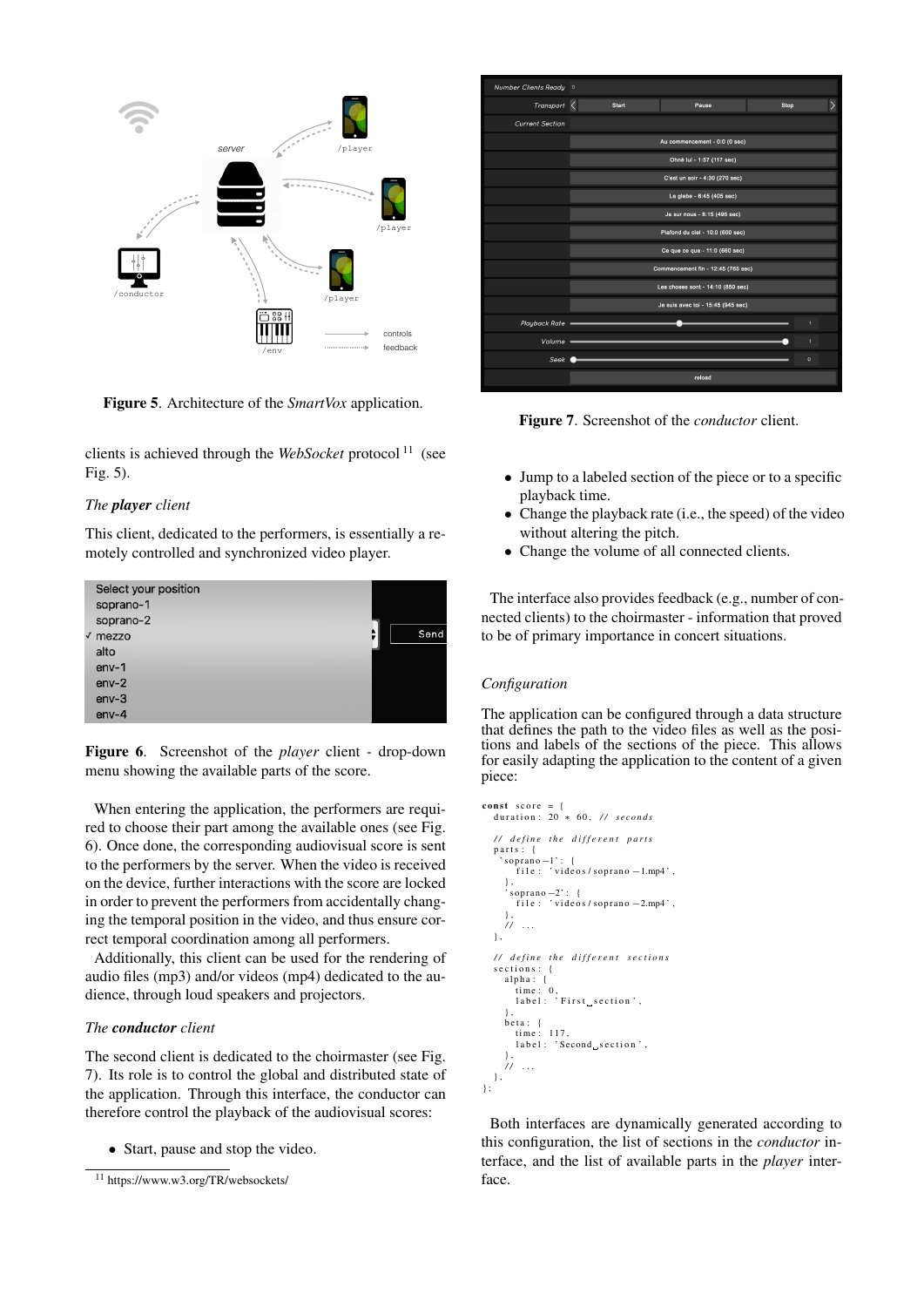#### 2.3 Case Report: *Au commencement*

The application has been prototyped in parallel with the composition and rehearsal of the piece *Au Commencement* by the *Mangata* ensemble. One of the objectives of the project was to help the singers to tune-in (*i.e.* match spectrally) with the fixed-media electronics. The wireless and cross-platform system allowed singers to do so, while being placed around the audience (see Fig. [8\)](#page-4-0).

<span id="page-4-0"></span>

Figure 8. Spatial configuration of performers, lightings and loudspeakers.

A first public rehearsal of the piece revealed several issues with the user interface design. Indeed, the setup was already stable in rehearsals, but the challenges that arose in the public performance still required several modifications. Discussions with the choirmaster and the performers revealed the source of these problems: the most significant feedback concerned the lack of information about the current state of the system (in both *player*'s and *conductor*'s interfaces). As a result, several features were introduced in the next version of the application:

- On the *conductor* interface, display of the number of connected players, and addition of a button allowing to reinitialize all connected players.
- On the *player* interface, display of the name of the chosen part, and removal of the video controls.

The premiere of the piece took place in the *Notre Dame de Bon Secours* church in Paris [12](#page-4-1) . Four groups of singers were situated at a significant distance from each other. Each of the twelve singers had a smartphone and earphones. Four additional computers, acting as generic *player* clients and connected to loudspeakers and projectors were placed in the four corners of the area (see Fig. [8\)](#page-4-0). The technical setup confirmed the convenience and cheap cost of wireless cross-platform web technology: in spite of the disparity of the users' devices, communication was established quickly through the web browser, between Android phones, iPads, iPhones (the singer's devices), OSX and Windows (environmental videos).

Acoustically, from an audience point of view, the extreme spatial separation between sources produced an immersive feeling and clarified the listening experience. This panoramic sonic image nevertheless let voices and electronics blend together successfully, thanks to the harmonic/spectral match between the two, and because of the natural reverberation of the church.

#### 3. DISCUSSION

## 3.1 Pros

Technically, in its current state, the application demonstrates promising assets:

- Using web standards and Node.js, the application can be executed on a large range of platforms and devices.
- The architecture of the application allows for easily adapting it to different pieces by modifying its configuration.
- The application can be setup effortlessly and quickly in rehearsals and concerts using a laptop running the server and a Wi-Fi router.
- During rehearsals, the conductor client allows for flexibly navigating within a given piece.

From the performer's point of view, *SmartVox* is perceived as a useful device which combines acoustic and visual stimuli to help interpret challenging polyphonic scores, wether in rehearsals, performance, or pedagogical contexts. Also, experience proved that audiovisual scores surprise groups of performers in a positive way, which can be used as an impulse for challenging and imaginative musical/performative experiments.

Finally, from a compositional point of view, the piece *Au Commencement* demonstrated that the setup accelerates the learning process, facilitates the realisation of microtones, and allows to place performers at a large distance from one another, without putting them at risk in performance.

#### 3.2 Cons

Feedback from the singers showed that audio cues sent through earpieces, while being useful in difficult passages, can tend to impede mutual listening. Further experiments will therefore propose visual cues only (or audio cues only), depending on the musical passage, in order to optimize the quality of the information given to the performer.<sup>[13](#page-4-2)</sup>

Also, the clock synchronization between clients provided by the *Soundworks* framework [\[8\]](#page-5-7) should be integrated in the application. Such precise time control among clients would thus allow for more complex rhythmical writing.

#### 3.3 Use Cases

*SmartVox* owes its development to professional ensembles (*De Caelis* and *Mangata*) who tested the prototype in rehearsals and concerts, and gave invaluable feedback at each

<span id="page-4-1"></span><sup>&</sup>lt;sup>12</sup> A recording of the premiere of the piece is available at: <https://youtu.be/uVGPa1Z6Ji8>

<span id="page-4-2"></span><sup>&</sup>lt;sup>13</sup> The exact delimitations of these cues could be defined iteratively from discussions with the singers and choirmaster together with an A/B testing strategy to speed up the process.